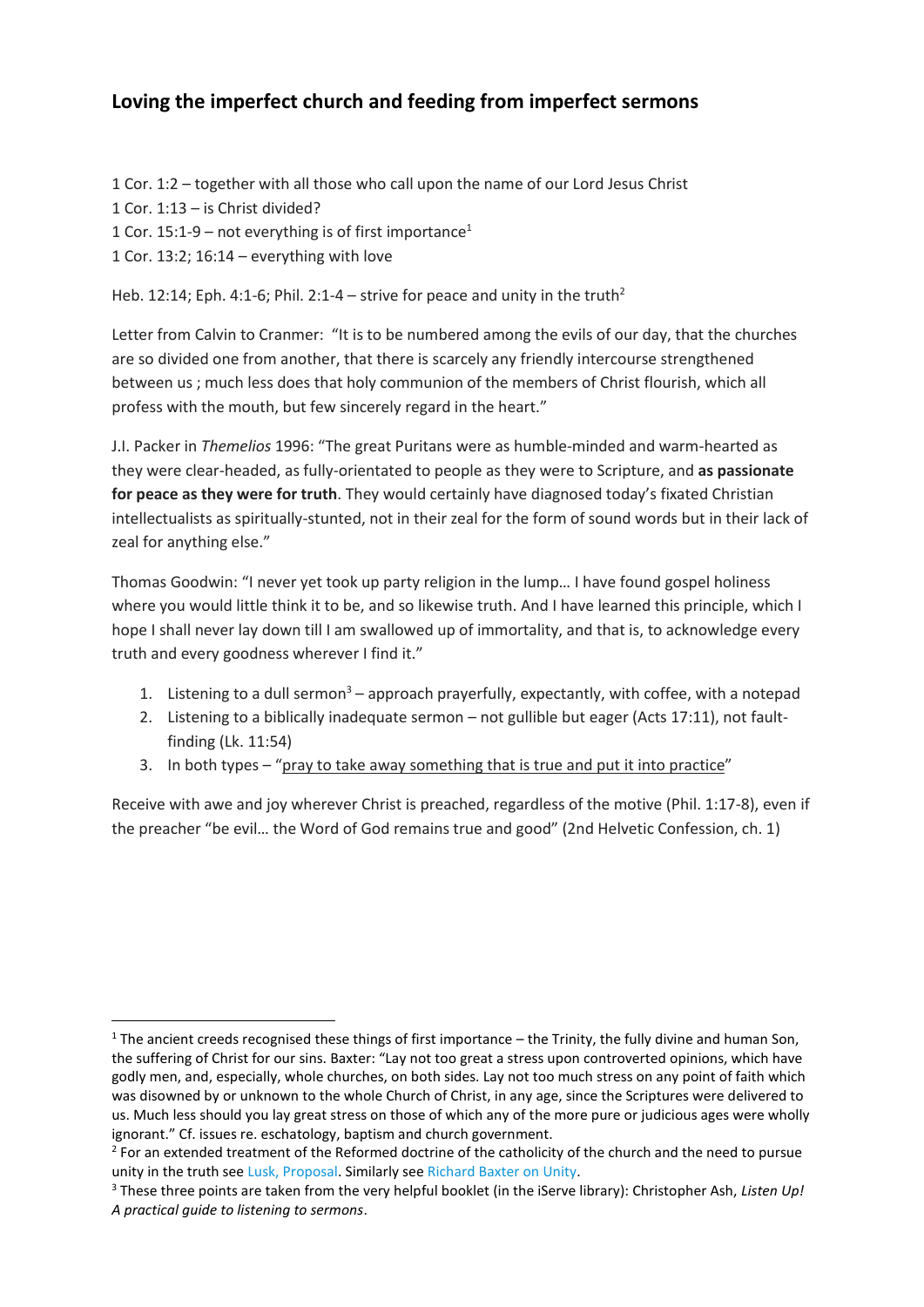## **When & how to challenge false teaching**

- 1. Knowledge puffs up (1 Cor. 8:1). It shouldn't do but sadly it often does. The knowledge that we are filthy sinners saved by pure grace should be completely humbling. We must be known as the most humble people on the planet who look down on no-one.
- 2. Matthew 7:3 recognise your own ignorance, error and sin
- 3. 1 Timothy 5:1-2. And if that is written to Bishop Timothy, how much more should we approach our elders in the church *privately* and with the utmost respect and gentleness.
- 4. Romans 13:1-7; 1 Timothy 6:1-2 loyalty, honour, respect, submission (versus Generation Y).
- 5. 2 Timothy 2:14-18, 22-26.

**.** 

- a. Flee unnecessary quarrels about words.<sup>4</sup> Avoid endless fruitless arguments. Young men particularly need to beware their natural tendency to seek fights.
- b. Take every opportunity to handle Scripture well yourself and preach the gospel clearly from the Scriptures. **The best way to fight the darkness is by shining a light.**
- c. Paul does occasionally call out false teachers by name. He does this out of love for the flock – warning them of wolves. (N.B. there is a great difference between a) a godless false teacher who is unteachable and determined to lead people astray and b) a brother in error who is trying to do his best to teach the Bible but has simply had less opportunities for training in the Word and who is correctable.)<sup>5</sup>
- d. We must pursue love and peace just as hard as we pursue truth.
- e. When it comes to correcting it is to be done with *the utmost gentleness* and with a genuine love and concern for the one we are trying to correct.
- f. God is sovereign over whether people will change.
- 6. 2 Timothy 3:16. The *Bible* is our means of correcting. This means that instead of just arguing about doctrine we get the Bible open with people and humbly invite someone to look at with us and simply ask, "How do you read it?"

<sup>4</sup> Richard Baxter: We must learn to distinguish between real controversies and merely verbal ones – where it is just an issue of different language. "Lay not too great a stress on those controversies that are merely verbal, and which if they were anatomized, would appear to be no more."

<sup>5</sup> Christopher Ash, *Listen Up*: "a person is not a heretic if they get something wrong by mistake, and then put it right when they are corrected [e.g. Apollos]."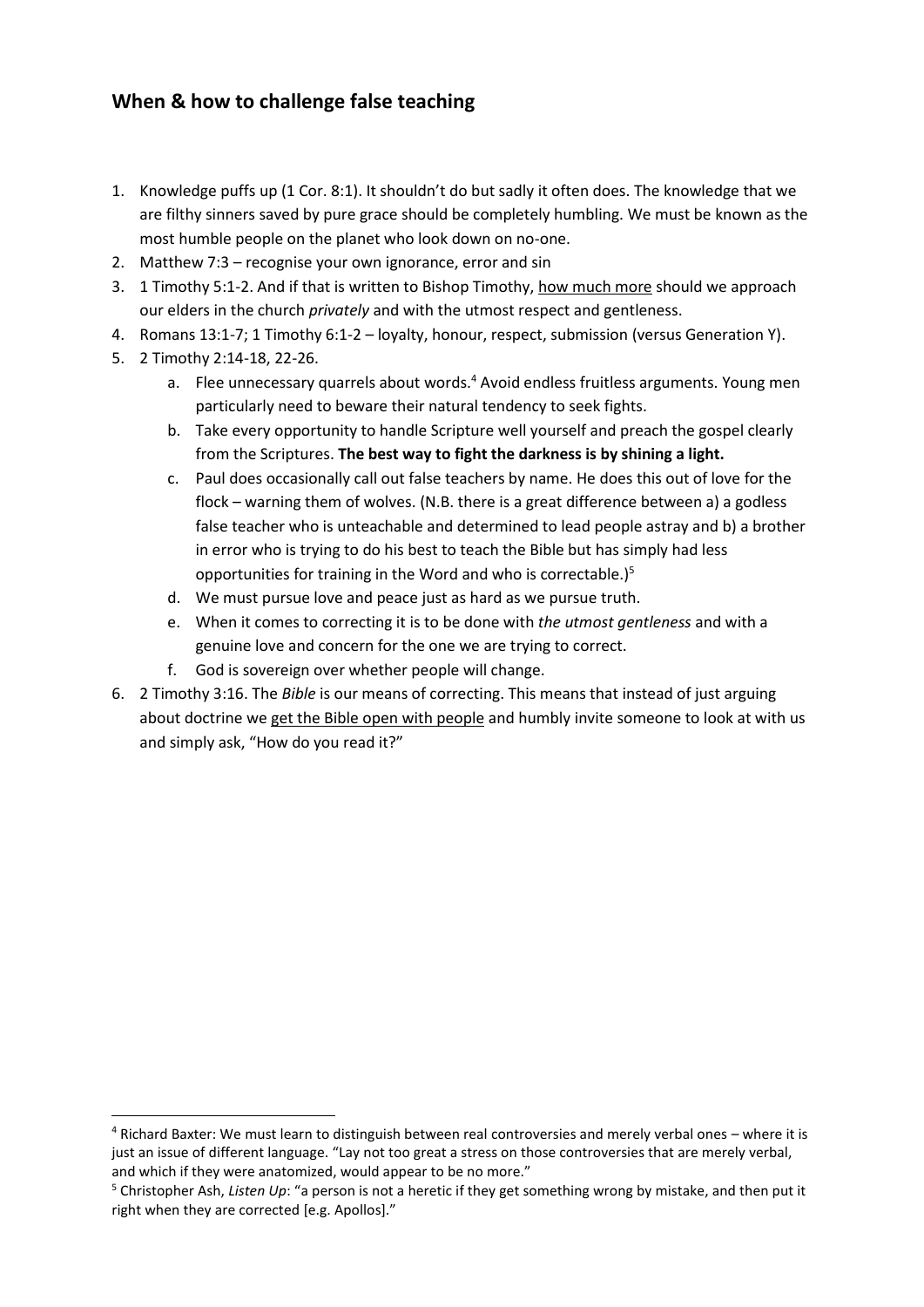# **When & how to leave a church**

### Some helpful articles:

**.** 

- [Simon Finders, 'When it's time to go: the what, why and how of leaving church' \(Briefing, Nov. 2009\)](http://matthiasmedia.com/briefing/2009/11/when-its-time-to-go-the-what-why-and-how-of-leaving-church/)
- 'I [don't like the direction my church is heading. How can I know when it's time to find another](http://9marks.org/answer/i-dont-direction-my-church-heading-how-can-i-know-when-its-time-find-another-church/)  church?' [\(9Marks\)](http://9marks.org/answer/i-dont-direction-my-church-heading-how-can-i-know-when-its-time-find-another-church/)
- 'W[hat To Say To Church Members Leaving for Poor Reasons](http://9marks.org/article/what-to-say-to-church-members-leaving-for-poor-reasons/)' (9Marks)

## The following is a combination of the above articles.

### **Church is family. It should be very hard to leave**

Our churches are families, where we take ownership of one another's discipleship to Christ. They are not country clubs, where we come and go for the benefits. Because of this loving, inter-dependent, *family* nature, leaving your church is no small thing.

## **Questions to ask yourself before you leave**

- 1. Are you "counting other more significant than yourselves" ([Phil. 2:1-4\)](http://biblia.com/bible/esv/Phil.%202.1-4)? If you did, would that change your outlook?<sup>6</sup>
- 2. Have you been demonstrating an "eagerness to maintain the unity of the Spirit in the body of peace" in the church ([Eph. 4:3\)](http://biblia.com/bible/esv/Eph.%204.3)? If you did, would that change your outlook?
- 3. Who would be affected by your departure? Would your leaving help to protect the gospel (because your faith will be hurt in this church and you would not encourage others to stay either) or hurt the gospel (because, as a professing believer, you should be pursuing patience and forgiveness, not an easy out)?

God's Word places a priority on preaching the Word, humble listening to the Word, centring everything on the gospel of Christ, wise and loving leadership, and serving one another.

- 4. Are you being fed by God's Word? Does the church neglect to preach biblical sermons weekly? Are you hearing about Christ crucified?
- 5. If you have a family, is your *family* being fed by God's Word?
- 6. Are your concerns about the new direction biblical or cultural? Do you not like the church's style or is there a more substantive concern?
- 7. Are you looking for "the perfect church"? That is, are you demanding a level of perfection that is unreasonable to expect in this world?<sup>7</sup>

Unreconciled relationships or long-harboured grievances *are* a big deal, not to be papered over. They *should* be addressed. That's not to say every broken relationship can be fixed this side of heaven. A person might have wisely determined that a certain relationship cannot be fixed. Still, they should not run away from trouble, either.

- 8. Are you harbouring bitterness toward someone who has offended you? Have you spoken with an elder or pastor about your concerns? If so, and you've not been "heard," is there chance that you're now personally offended, in such a way that your judgment is clouded?
- 9. By the same token, is there anyone at all you need to forgive? Any sour relationships?
- 10. Are you under church discipline or headed for church discipline and seeking a way out in moving?

<sup>6</sup> We don't want to be what's-in-it-for-me church shoppers. [Aaron Loy, 'It Meets My Needs' and Other Bad](http://www.relevantmagazine.com/god/church/it-meets-my-needs-and-other-bad-reasons-choosing-church)  [Reasons for Choosing a Church', Relevant Magazine](http://www.relevantmagazine.com/god/church/it-meets-my-needs-and-other-bad-reasons-choosing-church).

 $7$  Calvin: "we see some that leave the church because they require in it the highest perfection. They are indignant at vices which they deem intolerable, when they cannot be corrected: and, thus, under pretext of zeal, they separate themselves and seek to form for themselves a new world in which there is to be a perfect church... As then these are inflamed with a zeal so rigid that they depart from God himself and violate the unity of the church… Many err in this way grievously, imagining when they see the evil mingled with the good that they will be infected with pollution unless they immediately withdraw themselves from the whole congregation."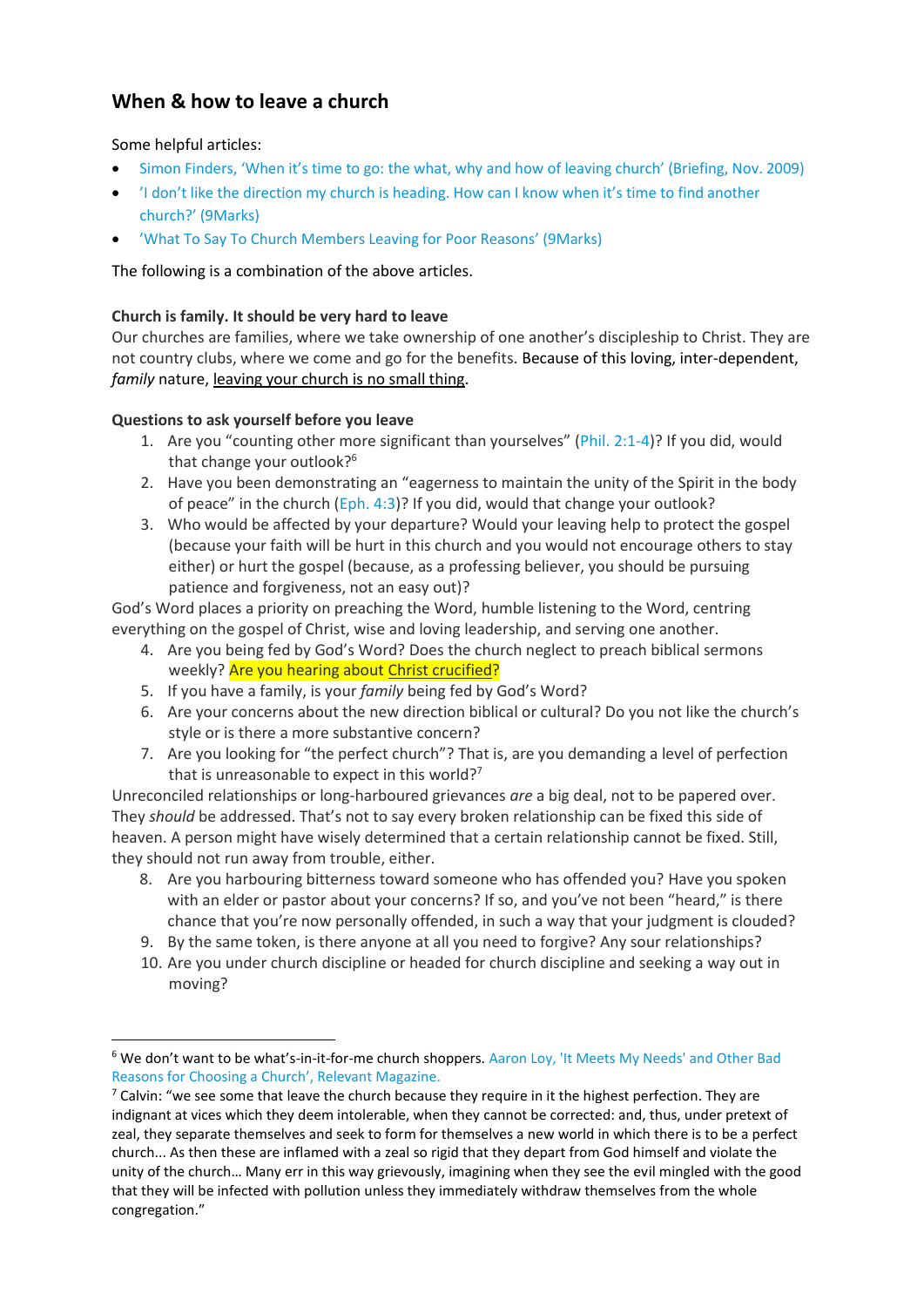#### **When to go**

Leaving should be rare, a last resort. But there are five cases in which it will be the wise thing to do:

- 1. When false teaching has taken hold. Some false teaching or wrong emphasis in a church is not always sufficient reason to leave (e.g. Corinthian church or the churches in Rev. 2-3) – sometimes we should stay and fight for the life of the church. Nevertheless, there may be times when false teaching has taken hold of a church, and serious efforts to bring correction have proved fruitless. The preaching goes against some central Christian truth, does so dogmatically and persistently and energetically, seeking to persuade others. We ought to move away from that kind of church.
- 2. When unsuitable leaders are immovably established i.e. unrepentant ungodliness cf. 1 Timothy 3, Titus 1.
- 3. When infecting sin is going unchallenged  $-$  i.e. 1 Cor. 5. $^8$
- 4. When a special opportunity for service or training arises elsewhere e.g. mission
- 5. When your church is no longer local i.e. when forced to move elsewhere

#### **How to Leave Your Old Church**

#### What should you do?

1

- 1. **Keep praying and ask others to pray for you**. Before, during and after leaving. For yourself and your family for wisdom and graciousness, for the church you are leaving (you should still want what is best for all those you left behind) and for a new church family to join.
- 2. **Discuss it carefully**  get the wisdom of mature Christian friends.
- 3. **Try to leave graciously**. When someone voluntarily leaves a church (not because of a move or a graduation or a deployment) it is usually a painful experience. You've probably been hurt or disappointed. Maybe you dislike the new pastor or the new direction of the church. The temptation in these situations will be toward bitterness. You may want to leave with all your guns blazing but better to err on the side of gentleness.
- 4. **Tell the pastor you are leaving**. This may be the most important point [and very unusual in the Kenyan context where "no-one ever leaves a church… we just don't go there much anymore"]. Please let someone know you are going. If you tell the leaders you are leaving, they can pray for you. Maybe they can clear up a misunderstanding. Or maybe they need to learn from your experience. Just don't go silently into that good night.<sup>9</sup>
- 5. **Leave off a ledge**. I got this imagery from a dear member who recently left our church and did so with great grace and magnanimity. He told me that as he thought about leaving he decided he didn't want to drift away, slowly pulling away and dropping his commitments. He said he'd rather take a leap off the ledge and be fully engaged until the moment when he decided it was time to go. Be in while you are in, and then when you are out, jump right out.
- 6. **Learn how to kindly and honestly answer the question "Why did you leave?"** People will ask you, so figure out your answer. Don't kill someone's character or disembowel the whole church with your reply. Don't lie either. A simple, straightforward answer will suffice. We didn't agree with the direction of the church. We disagreed with some of the doctrines being taught. We didn't feel like we could submit ourselves to the authority of the church any longer. Tell the truth, but speak it in the manner you would want the church to speak about you.

<sup>&</sup>lt;sup>8</sup> But even here note the caution of Calvin: "If churches are well ordered, they will not bear the wicked in their bosom .... But because pastors are not always zealously on the watch, and are also sometimes more lenient than they should be, or are hindered from being able to exercise the severity they would like, the result is that even the openly wicked are not always removed from the company of the saints. This I admit to be a fault and I do not intend to excuse it, since Paul sharply rebukes it in the Corinthians. But even if the church be slack in its duty, still each and every individual has not the right at once to take upon himself the decision to separate. Indeed, I do not deny that it is the godly man's duty to abstain from all familiarity with the wicked, and not to enmesh himself with them in any voluntary relationship. But it is one thing to flee the boon companionship of the wicked; another, in hating them, to renounce the communion of the church." (*Institutes* IV:1:15). <sup>9</sup> Finders makes an even stronger point on this: "Be as public as possible. Given the mutual belonging that characterises church, it's important that the whole family be aware of what's happening… it's not a small thing for a person to leave a family."